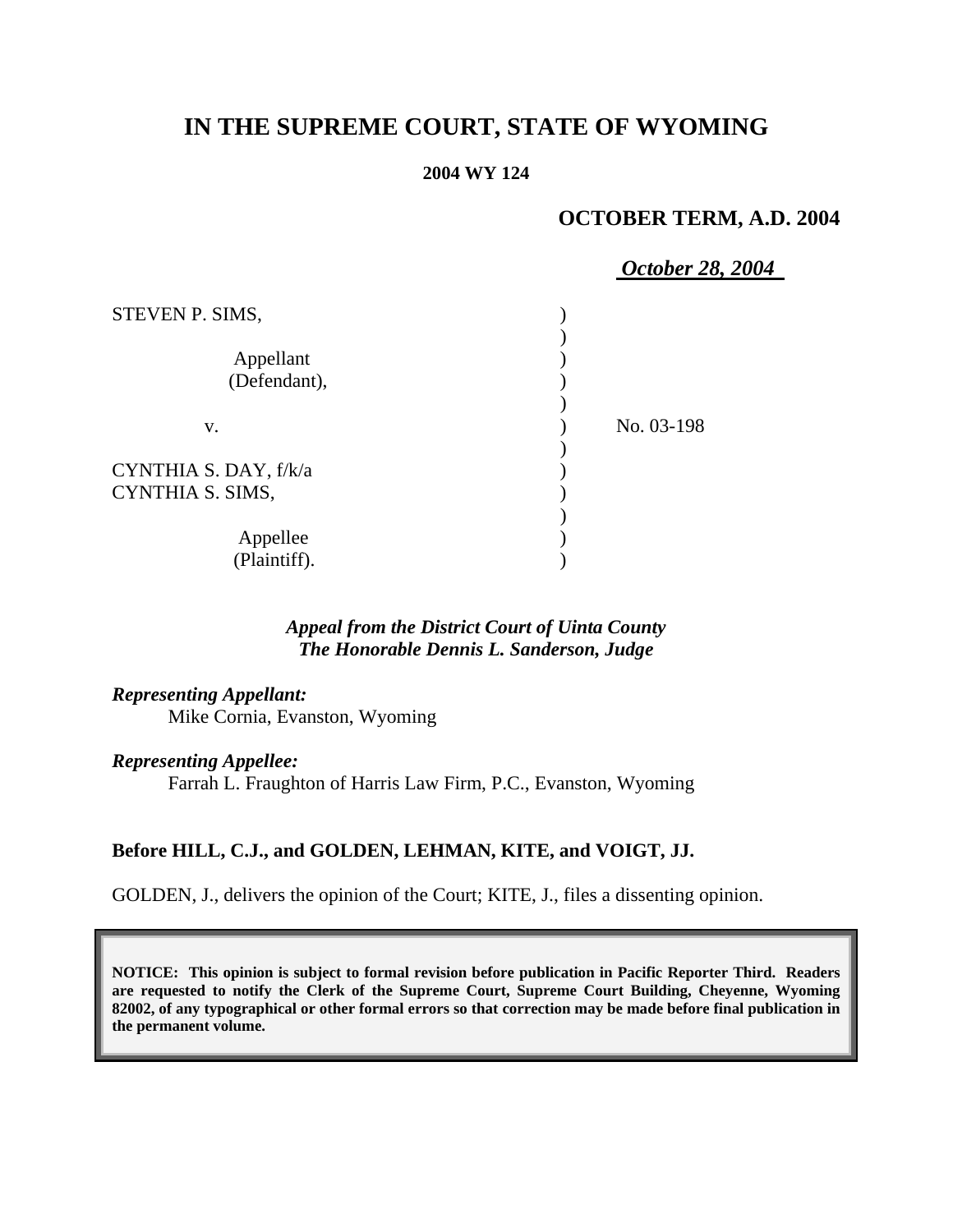#### **GOLDEN**, Justice.

[¶1] In this case, we must consider whether the district court abused its discretion when it granted an attorney's motion to withdraw without adhering to the mandatory requirements of Uniform Rules for District Courts 102(c). After his attorney withdrew, Appellant Steven P. Sims requested a continuance to obtain substitute counsel, but that request was denied. Sims challenges that denial as an abuse of discretion. Unrepresented at a show cause hearing, Sims' visitation with his daughter was modified, he was found in contempt for failing to pay child support, and attorney's fees were awarded. Sims contends that he was denied due process when the trial court decreased his visitation with his daughter by one third without notice at a hearing that was limited to consider whether he was in contempt for failure to timely satisfy a child support judgment against him.

 $[$ [2] We hold that although the requirements set forth in Rule 102(c) are mandatory, district courts do have the discretion to vary from its requirements to control the course of litigation and avoid unwarranted delays when continuing without substitute counsel would not violate a substantial right of the client and no prejudice would result. Under the particular circumstances of this case, however, we hold that the district court abused its discretion by not adhering to Rule 102(c)'s requirements because it allowed Sims' attorney to withdraw on the eve of trial without either notifying the district court that substitute counsel would enter an appearance or providing the district court with Sims' statement that he would proceed pro se. No showing of extraordinary circumstance was made justifying the grant of the motion to withdraw. Denying Sims' request for a continuance to allow him to obtain substitute counsel, the district court proceeded to hearing and issued a child custody modification that is unsupported by the evidence. We therefore find that Sims has carried his burden of proving that a substantial right was violated and he was prejudiced. We reverse the judgment of the district court and remand for a new hearing.

#### **ISSUES**

[¶3] Sims presents this statement of the issues:

I. Did the trial court abuse its discretion when it ordered that appellant's counsel be allowed to withdraw one business day before his hearing?

II. Did the trial court's denial of appellant's request for continuance to obtain new counsel after allowing withdrawal [one business day] prior to the hearing require reversal?

III. [Was] the appellant denied due process when the trial court decreased his visitation by one third at a show cause hearing? Appellee Cynthia S. Day (Day) rephrases the issues as follows: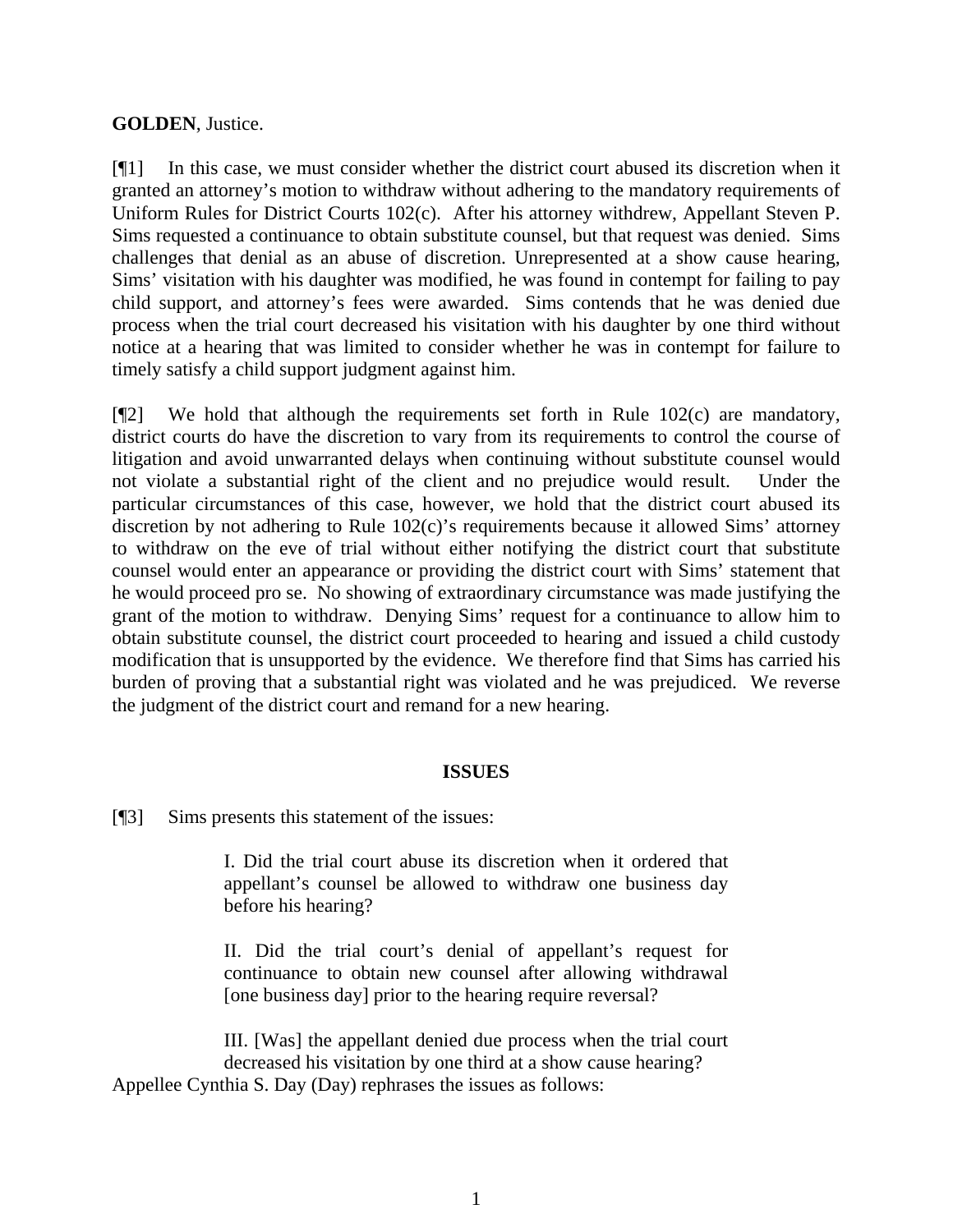I. Did the district court abuse its discretion in allowing appellant's counsel to withdraw prior to hearing and denying appellant's request for a continuance?

II. Did the district court abuse its discretion when it modified appellant's visitation rights?

#### **FACTS**

[¶4] During their marriage, Sims and Day had one child. When the parents separated, they negotiated an agreement for joint custody with Day having primary physical custody and Sims receiving substantial visitation of seventy-two hours per week in lieu of standard visitation. This stipulated agreement was incorporated in their divorce decree entered on May 13, 1999, and reads as follows:

> At least Seventy-two (72) hours of visitation each and every week, said visitation to take place when Defendant is not working at his place of employment, such visitation is in lieu of "standard" weekend visitation as normally awarded by this Court, as Defendant normally works during the weekend; such visitation is also in lieu of the "standard" holiday and summer visitation as normally awarded by this Court, as Defendant, under this decree, shall have visitation each and every week.

On January 3, 2003, Day filed a petition to modify visitation to a standard schedule and to seek an order to show cause why Sims should not be held in contempt for child support arrearages. On January 9, 2003, the district court entered an order to show cause and setting hearing. Sims' attorney filed a counterpetition, and the show cause hearing was continued while negotiations were conducted.

[¶5] After representing Sims since February of 2003, and having secured a continuance for a show cause hearing to Monday, July 7, 2003, Sims' attorney filed a motion to withdraw on July 1, 2003. He mailed a copy of that motion to his client and the next day, July 2, the district court signed an order allowing the attorney to withdraw from the case. On July 3, 2003, Sims received his mailed copy of his attorney's motion to withdraw. Sims contends that he was not afforded notice of the motion in accordance with the rules of civil procedure before it was granted and was not notified that the order was entered. A national holiday and the weekend intervened and early on Monday, Sims found himself in front of the district court requesting a continuance to find substitute counsel. That request was denied.

[¶6] The proceeding had been noticed as a "show cause" hearing; however, the district court proceeded with a hearing on the combined issues of modification and contempt. In less than one page of transcript record, the issue of material change of circumstances was decided when the district court asked Sims whether he agreed that his child was now five years old and of school age. Sims agreed, and the district court summarily determined "that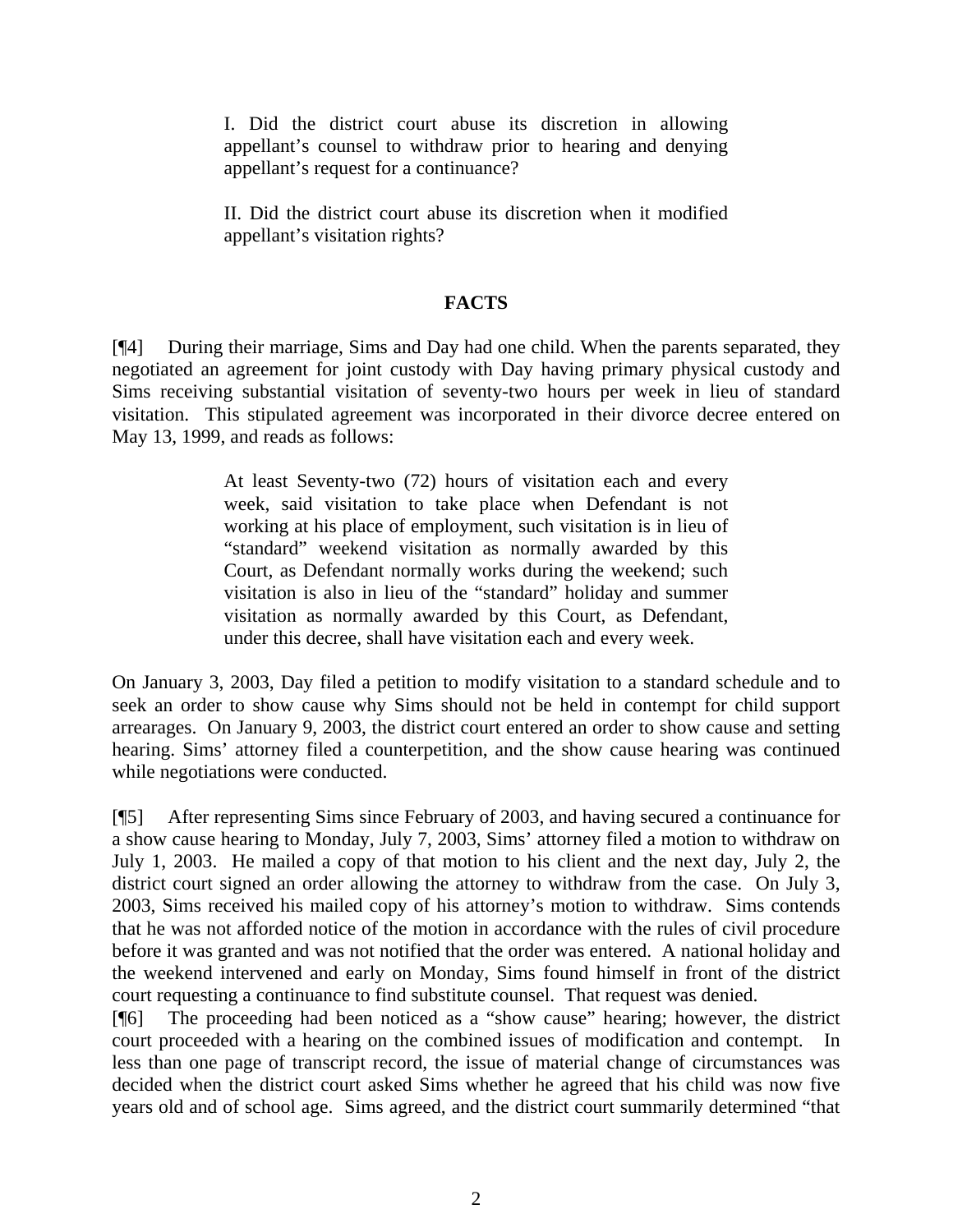to be a material change in circumstances" and advised Sims that he would be losing hours of visitation.

[¶7] Sims objected to the drastic loss of visitation that would result from a standard visitation schedule, but that objection was overruled. Neither Sims nor the district court addressed any evidence supporting modification of a stipulated visitation agreement. Sims proposed that he be allowed to maintain reduced weekly visitation, but the district court summarily rejected Sims' alternative visitation proposal.

[¶8] The district court then considered contempt and, after advising Sims that he could be jailed if found in contempt, the district court found him in contempt and ordered an arrearage amount. Sims contends that the amount determined is not supported by the record. The record shows that Sims agreed that there was no "factual issue whether [he had] missed paying the \$140 a month totaling \$4480." Day contends that the record shows that the \$4,480 represents an arrearage of daycare expenses of \$140 per month from January 1, 2000, through August 31, 2002, and, because Sims did not dispute the amount, no evidence was necessary. After the hearing, orders were entered for payment of arrearage, modification of visitation, and an award of Day's attorney fees. This appeal followed.

#### **DISCUSSION**

#### **Abuse of Discretion**

[¶9] Sims first claims the district court abused its discretion when it allowed Sims' counsel to withdraw one business day before his hearing. Because the mandatory language of Uniform Rules for District Courts 102(c) is at issue, Sims contends that our review should be *de novo*; however, he concedes that under long standing precedent, our review of motions to withdraw and for a continuance is the abuse of discretion standard. *Byrd v. Mahaffey,* 2003 WY 137, ¶5, 78 P.3d 671, ¶5 (Wyo. 2003). Judicial discretion is a composite of many things, among which are conclusions drawn from objective criteria; it means exercising sound judgment with regard to what is right under the circumstances and without doing so arbitrarily or capriciously. *Ready v. Ready,* 2003 WY 121, ¶11, 76 P.3d 836, ¶11 (Wyo. 2003); *Vaughn v. State*, 962 P.2d 149, 151 (Wyo. 1998). "We must ask ourselves whether the trial court could reasonably conclude as it did and whether any facet of its ruling was arbitrary or capricious." *Ready*, ¶11 (citing *Johnson v. Johnson*, 11 P.3d 948, 950 (Wyo. 2000)).

[¶10] Rule 102(c) provides:

Counsel will not be permitted to withdraw from a case except upon court order. Except in the case of extraordinary circumstances, the court shall condition withdrawal of counsel upon the substitution of other counsel by written appearance. In the alternative, the court shall allow withdrawal upon a statement submitted by the client acknowledging the withdrawal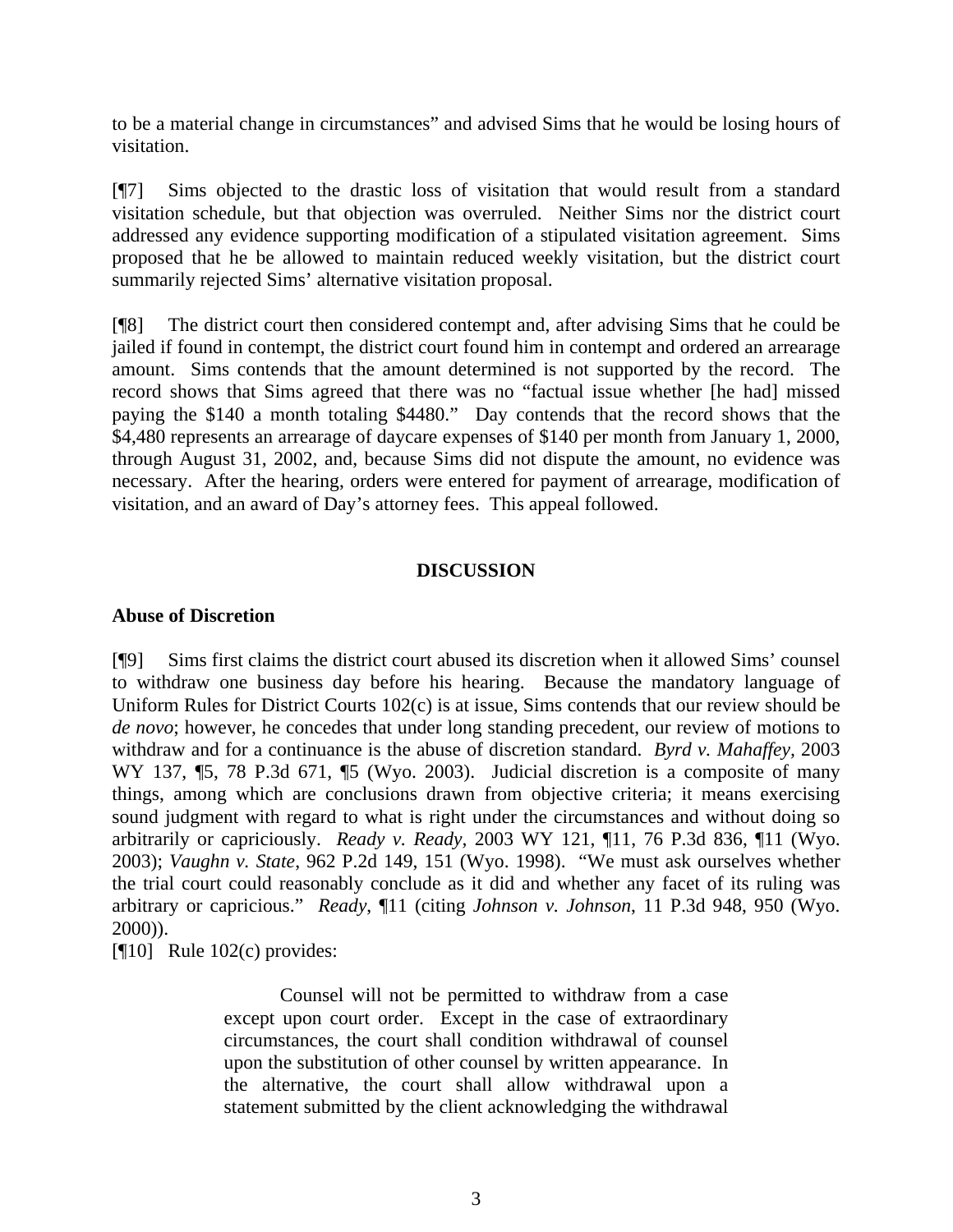of counsel for the client, and stating a desire to proceed pro se. An attorney who has entered a limited entry of appearance shall be deemed to have withdrawn when the attorney has fulfilled the duties of the limited entry of appearance.

As Sims notes, the rule's requirement that withdrawal be conditioned upon either substitution of other counsel or a client's statement of a desire to proceed pro se was not followed in this case. Under our general rule, language in a rule that prohibits a certain act is mandatory language "to refrain altogether from doing the forbidden act." *Wyoming State Treasurer v. City of Casper,* 551 P.2d 687, 699 (Wyo. 1976). We have previously determined that the use of the term "shall" in a procedural rule is generally mandatory. *Loghry v. Loghry,* 920 P.2d 664, 668 (Wyo. 1996). *Loghry* stated that "[o]rderly judicial administration is dependent upon procedural rules, and in order to assure uniform and timely disposition of appeals they must be enforced and not relaxed or changed at the whim of any court." *Id.* (quoting *Mayland v. State*, 568 P.2d 897, 899 (Wyo. 1977)) (emphasis omitted). *Loghry* held that reasonable adherence to the rules of the court is necessary to the proper administration of justice. 568 P.2d at 668 (*citing Mayland*, 568 P.2d at 899). We find further support for our interpretation because Rule 102(c) was changed to its present form in March of 1993, with a minor amendment in 2002, following our decision in *Carlson v. Carlson,* 836 P.2d 297 (Wyo. 1992). That decision noted that substitute counsel was preferred but did not require it because the former version of the rule did not mandate substitute counsel:

> The district court entered its order before replacement counsel had entered an appearance which is not a favored practice. Rule 102(c) of the Uniform Rules for the District Courts of the State of Wyoming provides "[c]ounsel will not be permitted to withdraw from a case except upon court order." In contrast, Rule 19.02 of the Wyoming Rules of Appellate Procedure provides "[n]o attorney or firm who has appeared in a cause on appeal may withdraw from it without written consent of the court filed with the clerk. Such consent may be conditioned upon substitution of other counsel." The Uniform District Court Rules do not require that substitute counsel be obtained before the court allows withdrawal of an attorney. However, a better practice, and one that will avoid the difficulties here presented, would be to condition withdrawal on substitution of new counsel. This practice would avoid the waste of time and resources that may occur in a case such as this. Nevertheless, the order permitting withdrawal of appellant's attorney was permissible under the rules for district courts.

*Id.* at 302 (alterations in original).

[¶11] Requiring substitute counsel remains our preference, and the rule's language now mandates it when the client desires it. Therefore, the rule does not allow counsel to withdraw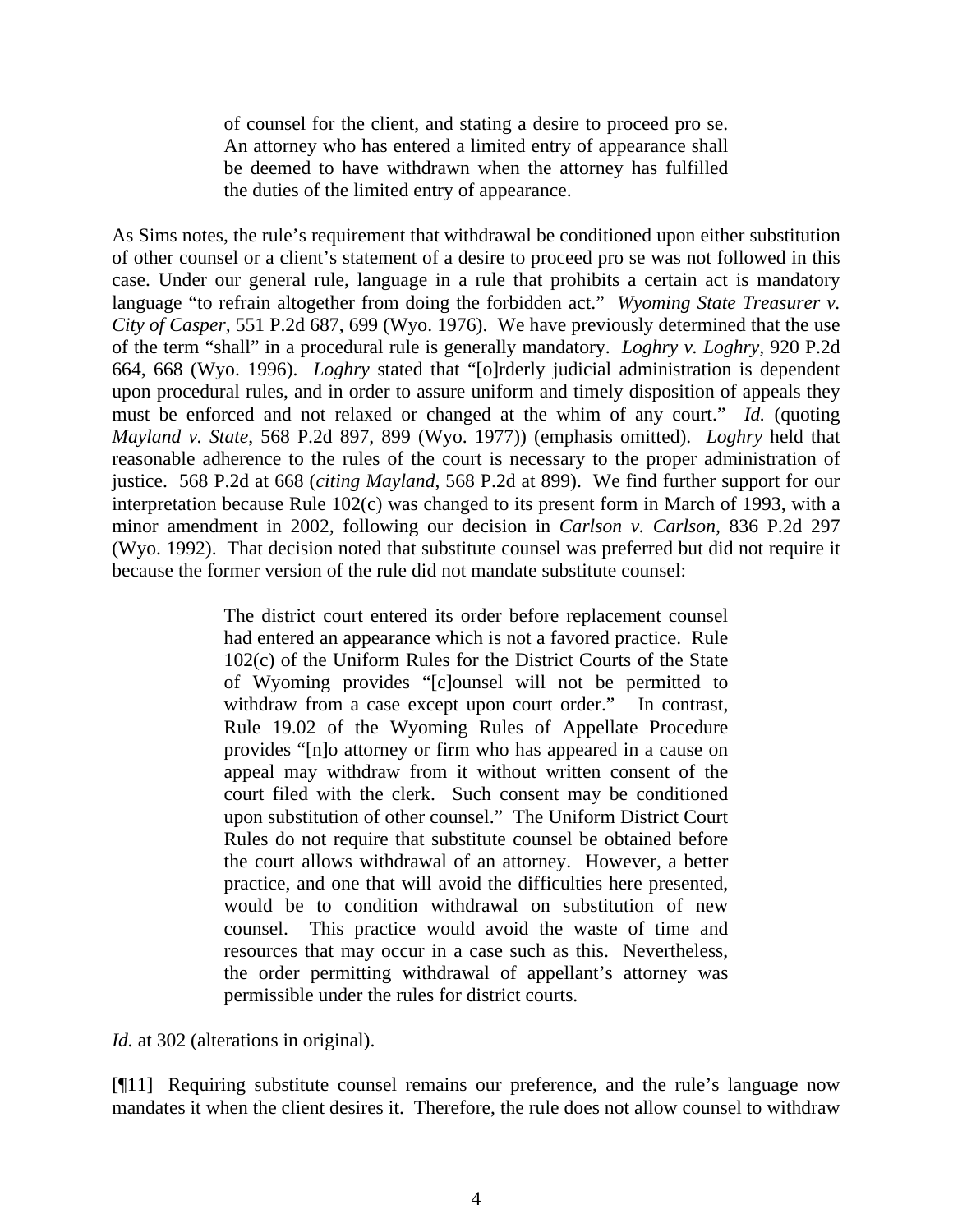except upon court order after the court is informed of substitution of counsel or the court is informed by the client of a desire to proceed pro se. The district court's failure to adhere to the rule's mandate is error and reversible if a substantial right of Sims has been violated to his prejudice. Alternatively, the district court's order can be affirmed if extraordinary circumstances were present that permitted an exception to the rule. Here, the attorney's motion to withdraw stated reasons but made no assertion that those reasons amounted to extraordinary circumstances. At the hearing, the district court used those stated reasons as justification for denying Sims' motion for a continuance to obtain substitute counsel, stating:

> THE COURT: We've had this matter set since last . . . since, you know, early this year. Your attorney withdraws, seeks to withdraw last week saying that representation has been rendered unreasonably difficult by the client -- due to the client's neglect in communicating and complying with requests of Counsel. The below signed has afforded the client a reasonable amount of time to obtain substitute counsel. And you come in here today asking for an attorney.

> MR. SIMS: Well, I found out on the  $3<sup>rd</sup>$  of July I didn't have an attorney.

THE COURT: Well, --

MR. SIMS: And he –

THE COURT: -- your request is denied. We're going ahead. And this is not a difficult thing. I don't know exactly what the original decree provided. It had  $-$  was it  $-$  I'll have to look at it from the standpoint of the  $-$  to me, the easy issue is clarifying the visitation schedule.

[¶12] In *Byrd v. Mahaffey,* similar reasons as part of many more facts were found to constitute extraordinary circumstances; however, considering all of the facts, *Byrd* is significantly different from this case:

> Byrd was extended notice concerning his counsel's motion to withdraw. The withdrawal hearing was held days before the actual trial date, and Byrd was provided notice of the pending trial date many months in advance. Further, although the record before this [C]ourt is limited, it does indicate that Byrd knew of his counsel's withdrawal prior to the trial date because he filed a motion for a continuance and appeared at trial with his file that he had obtained from his withdrawn counsel. Byrd was also allowed to participate in the trial representing his own interests after the district court denied his motion for continuance.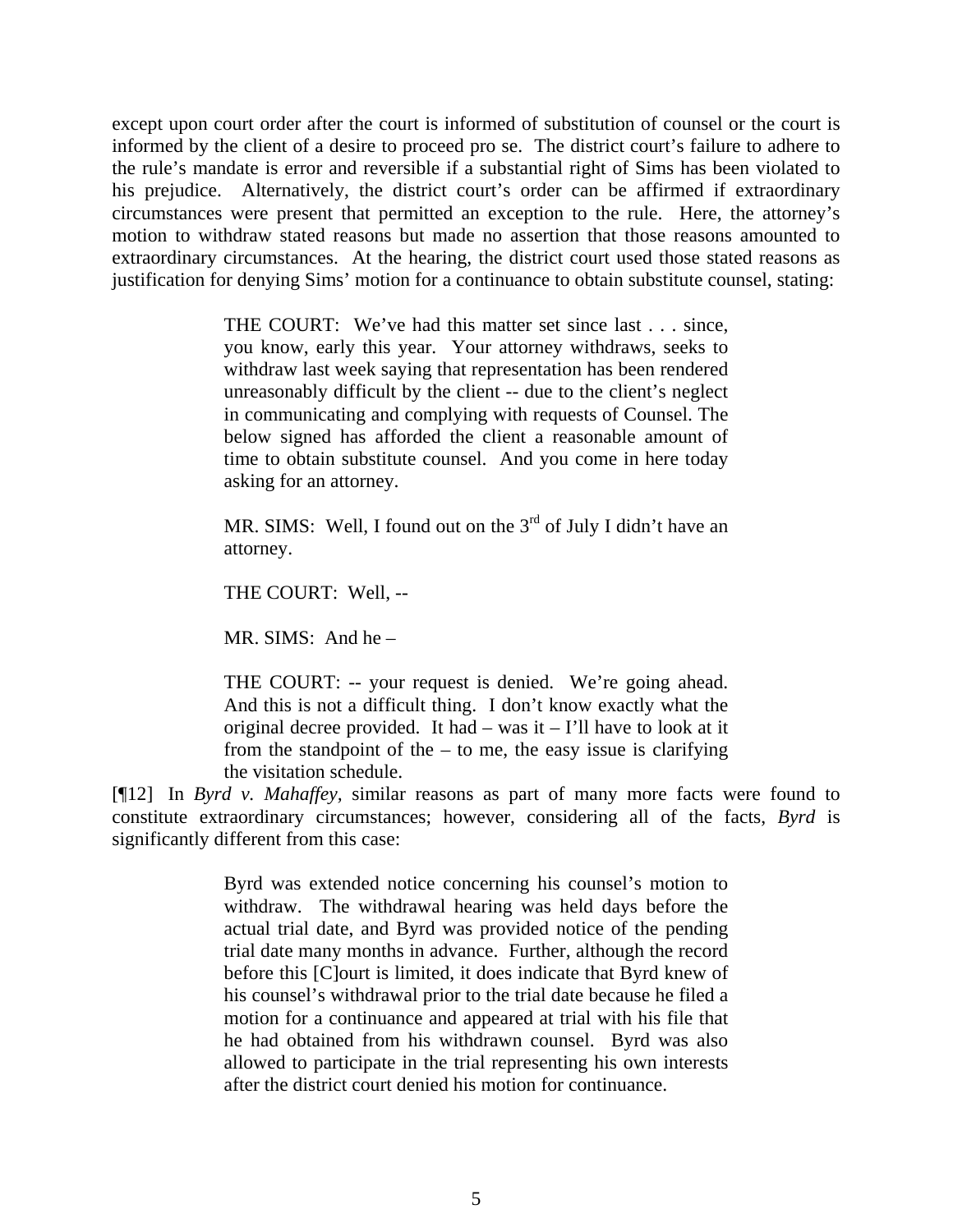*Byrd,* ¶23.

[¶13] In this case, Sims was not extended notice concerning his counsel's motion to withdraw; there was no withdrawal hearing, and Sims was not notified of the withdrawal order. The purpose of a hearing is to establish facts from allegations made after both sides are heard. The facts in *Byrd* were established by Byrd's opportunity to appear at his hearing whereas Sims was not afforded that opportunity and the statement of Sims' attorney remain mere allegations despite the fact that they formed the basis for the district court's denying Sims' motion for a continuance to obtain substitute counsel. Although Sims has now appeared before the district court about the allegations, the exchange quoted above indicates that Sims was not afforded the opportunity to be heard at that point. As such, the allegations have not been established as fact and cannot form the basis for extraordinary circumstances. We turn now to whether Sims' substantial rights were violated to his prejudice.

## **Prejudice**

[¶14] Sims asserts that the denial of his motion for a continuance prejudiced him because the district court proceeded although Sims had no notice his counsel had withdrawn, the nature of the hearing changed from a simple show cause to a modification hearing, and because the district court misstated the issue as simply clarifying the visitation schedule. Day contends that Sims' actions are to blame for the withdrawal of his attorney and, because Sims did not object when the district court considered modification, he cannot now raise that issue for the first time on appeal. We view Sims' contentions as a general claim that the court's denial for a continuance denied him due process to notice and a meaningful opportunity to be heard.

[¶15] Our settled rule states that the withdrawal of an attorney does not entitle the party to a continuance if he created the situation and an unwarranted delay of judicial proceedings would occur. *Byrd*,  $\P$ <sup> $\uparrow$ </sup><sup> $\uparrow$ </sup><sup> $\uparrow$ </sup>, 8. Looking to the time of the request for a continuance, we review all of the particular circumstances to determine if the district court abused its discretion. *Id.* at ¶7.A court abuses its discretion if an arbitrary refusal denies due process. *Id.* Sims has the burden to prove a violation of due process and prejudice. *Id. Byrd* holds that due process issues created by a violation of Rule 102(c) and presented for the first time on appeal will be considered by this Court. *Id.* at  $\P$ <sup>10</sup>, 11. "Parents are entitled to due process in custody and visitation matters, which includes adequate notice and an opportunity to be heard." *Jackson v. Jackson,* 961 P.2d 393, 395 (Wyo. 1998) (quoting *Matter of SAJ*, 942 P.2d 407, 409 (Wyo. 1997)).

> One of the basic elements of due process is the right of each party to be apprised of all the evidence upon which an issue is to be decided, with the right to examine, explain or rebut such evidence. And the right to hear and controvert all evidence upon which a factual adjudication is to be made includes the right to hear and cross-examine witnesses.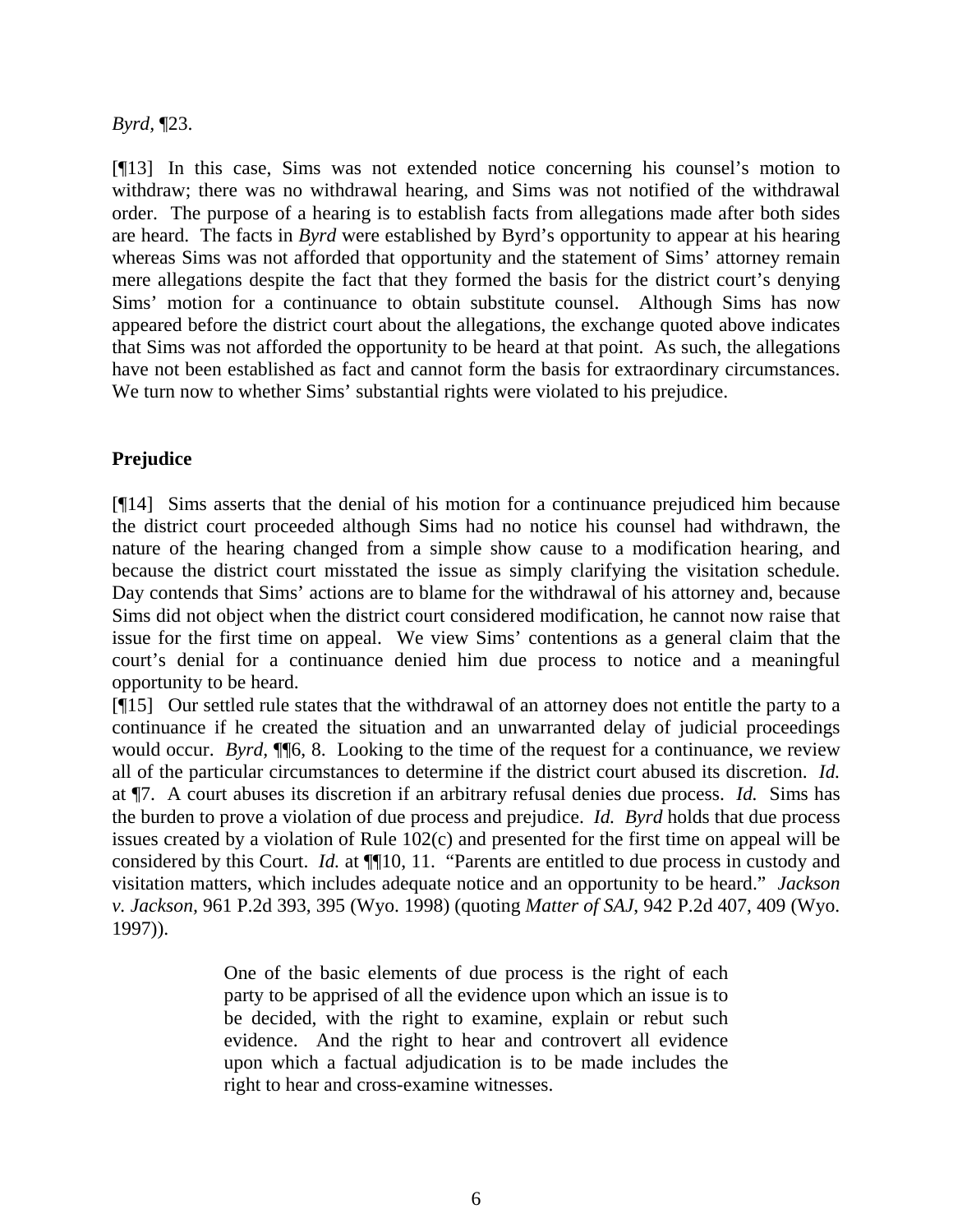*Jackson,* at 396 (quoting *Matter of SAJ*, at 410).

[¶16] Here, the district court believed that the modification request was a simple issue that could be resolved by adopting and clarifying standard visitation. This view resulted in the court's summarily deciding that a substantial change in circumstances existed that justified modifying Sims' substantial visitation which had been negotiated and stipulated to in the divorce decree. We acknowledge that we have previously held that even in a proceeding that may have been limited to a contempt proceeding, the district court has the discretion to modify child custody matters. *Ready v. Ready,* 906 P.2d 382, 386 (Wyo. 1995) (citing *Gaines v. Doby*, 794 P.2d 566, 569-70 (Wyo. 1990); *Wardle v. Wardle*, 464 P.2d 854, 856 (Wyo. 1970) (in child custody modification matters the district court possesses inherent equitable powers independent of its statutory revisory power); and *Marquiss v. Marquiss*, 837 P.2d 25, 42-43 (Wyo. 1992) (the district court has the right to terminate a parent's custody based upon contempt for noncompliance with existing decree provisions for visitation)). Nevertheless, when proceeding to modify a decree, the district court cannot modify to punish the offending parent in contempt but must act to achieve its goal of serving the best interests of the child and striving to achieve a reasonable balance between the rights and affections of the parents. *Ready*, at 386 (citing *Marquiss*, at 45).

[¶17] While we recognize these inherent powers, the district court abuses its discretion when it modifies visitation without evidence that Day proved that a change in circumstances affecting the child's welfare has occurred after the entry of the initial decree, that the change warrants modification of the decree, and that the modification will be in the best interests of the children. *Ready,* 906 P.2d at 385 (quoting *DJG v. MAP*, 883 P.2d 946, 947 (Wyo. 1994) (citing *Goss v. Goss*, 780 P.2d 306, 312-13 (Wyo. 1989), and *Ayling v. Ayling*, 661 P.2d 1054, 1056 (Wyo. 1983)). Our review of the record shows that the hearing was so abbreviated that the district court could not reasonably conclude that evidence had been presented of such a change warranting modification or that modification would be in the best interest of the child. In neither the transcript nor the order modifying visitation did the district court reference evidence that the best interests of the child required its decision. Under these circumstances, we must find that Sims has been prejudiced by the denial of the continuance. This case is reversed and remanded for further proceedings.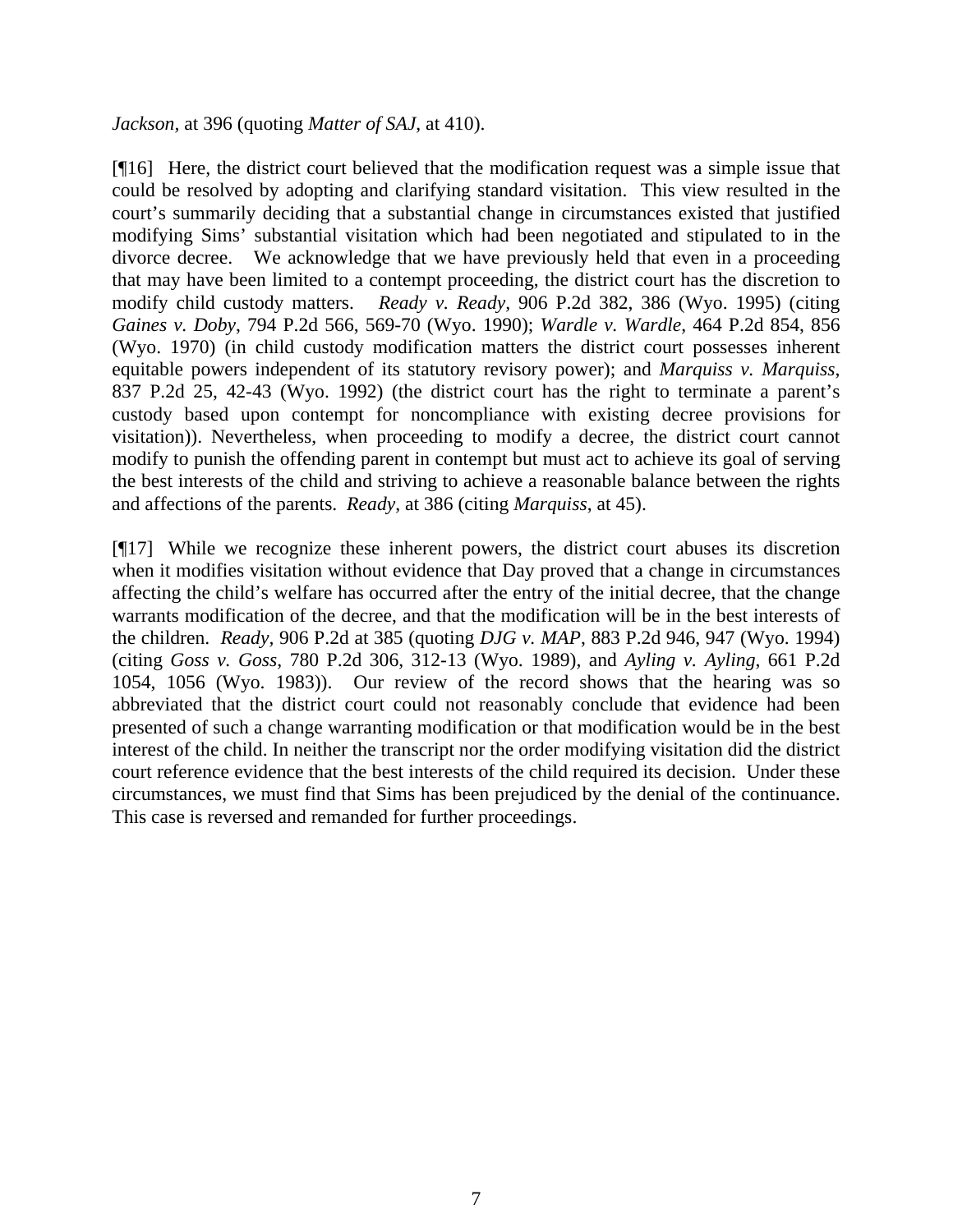#### KITE, J., dissenting.

[¶18] I disagree with the conclusion of the majority opinion that the district court abused its discretion when it denied Mr. Sims' request for a continuance and proceeded to modify the custody order and find him in contempt. While the hearing in this case was admittedly short and the court's explanation for its actions was somewhat minimal, the entire record reflects the district court had over a year's experience with Mr. Sims and his numerous failures to comply with previous orders and settings. In addition, a certain urgency existed for the court to address the issue of custody because the start of school was approaching. While it certainly would have been preferable for Mr. Sims to have appeared with substitute counsel, the problems he had with his attorney were of his own making and the district court retained wide discretion to assess the situation and determine whether extraordinary circumstances existed which allowed the matter to go forward without substitution of counsel.

[¶19] The decree of divorce was entered May 13, 1999. On April 6, 2001, the State filed a motion for an order to show cause alleging Mr. Sims had failed to make any child support payments and was in arrears \$1,659.56. The court set a hearing on the State's motion for July 11, 2001. Indicating the parties were trying to resolve the matter, the State sought a continuance of that hearing and it was reset for August 9, 2001. Because Mr. Sims made "a child support payment", the State asked that the hearing be vacated, and it was. The State, Mr. Sims and Ms. Day then entered into a stipulation to modify the child support order in which Mr. Sims agreed to make the originally ordered \$290 per month payment and an additional \$60 which would be applied to the amount in arrears and the court entered an order consistent with that stipulation on September 10, 2002. Mr. Sims again failed to make any of the payments to which he had stipulated, and on December 19, 2002, the State again filed a motion for an order to show cause as to why he should not be held in contempt. That matter was set for a hearing on January 22, 2003. In the meantime, however, Ms. Day filed a petition to modify the decree, together with a request that Mr. Sims be held in contempt for failing to make child support payments. The January 22, 2003, hearing was then continued to allow Mr. Sims' new counsel time to prepare and conduct discovery on the claims asserted by Ms. Day's petition. On May 28, 2003, the district court entered an order setting the matter for hearing on July 7, 2003. One month later, Mr. Sims' counsel moved to withdraw stating his client had made representation "unreasonably difficult" and represented he had given his client reasonable notice to obtain substitute counsel.

[¶20] The district court was faced with this record when it considered Mr. Sims' claim at the July 7, 2003, hearing that he had only received notice on July 3 that his counsel was withdrawing. We recognized in *Byrd v. Mahaffey*, 2003 WY 137, ¶14, 78 P.3d 671, ¶14 (Wyo. 2003) that in determining whether extraordinary circumstances exist within the meaning of U.R.D.C. 102(c) many jurisdictions, including Wyoming, consider the actions of the appellant, whether these actions contributed to the situation at hand, and weigh the appellant's right to counsel against the prompt administration of justice. We also recognized that the trial court is better able to judge the matter, is more conversant with local conditions, the status of the docket, and the capacity and disposition of counsel, and is more familiar with the background and general setting of the situation, which is frequently not apparent in